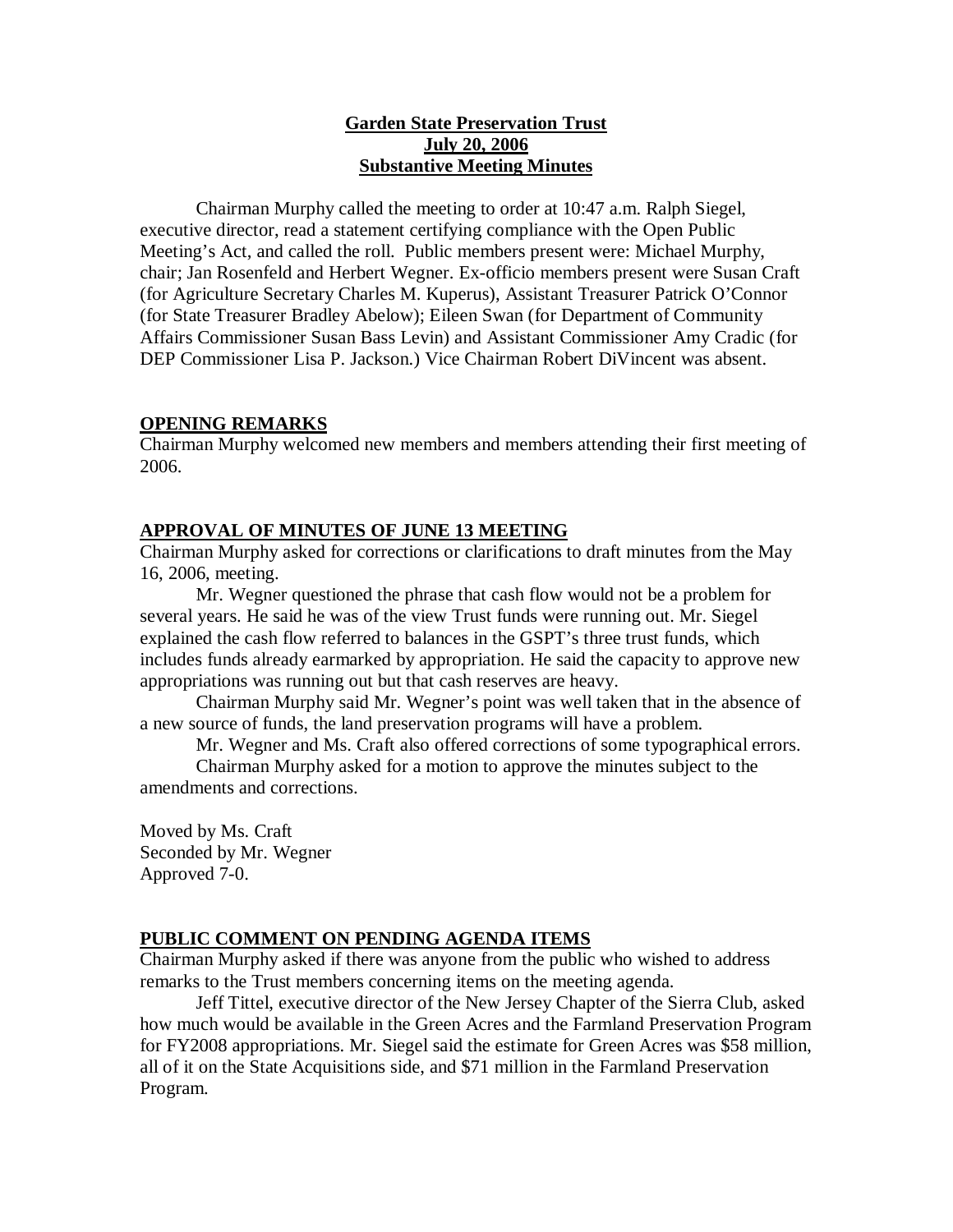Mr. Tittel said the State Budget recently approved shifted health benefits costs for the staff onto the GSPT fund. Mr. Siegel said he has not yet been advised of the precise cost of this new expense.

Mr. Tittel said it would take at least a year to reauthorize a new funding source for GSPT and he asked if there was a contingency plan to fund appropriations for the programs in the interim. He also asked whether additional debt capacity existed in the \$98 million that is presently dedicated to free up more cash for appropriations.

Chairman Murphy said the Treasury Department has made it clear funding is extremely tight and he was doubtful temporary funds would be available for any appropriations gap. He said the focus will be on full GSPT reauthorization.

Mr. Siegel said there was no additional debt capacity. He said the full \$98 million dedication was tied up in debt service in current bonds and in current appropriations.

Mr. Tittel asked if there were refinancing opportunities to lower debt costs or to free up some more funds.

Mr. Siegel said a refinancing bond issue had been done in December and that opportunities for refinancing would be continuously studied and pursued.

### **EXECUTIVE DIRECTOR'S REPORT (FISCAL)**

Mr. Siegel reviewed fund balances and funds available for the Garden State Green Ares Preservation Trust Fund 727. He said the proposed appropriation would bring Green Acres spending to \$91 million for the fiscal year, and that adequate funds were in the Green Acres trust fund to cover this appropriation.

## **PRESENTATION OF GREEN ACRES LOCAL AND NONPROFIT ACQUISITION AND DEVELOPMENT PROJECT RECOMMENDATIONS FOR FY2007**

John Flynn, Green Acres administrator, offered his greetings and introduced his staff. He reviewed the \$73.4 million Local and Nonprofit Grants proposal, of which \$10 million would be drawn from GSPT funds. He said the rest of the \$73 million would be drawn from old bond issue funds and from about \$20 million in old grants that had been cancelled. Mr. Flynn praised his staff for the difficult work of canceling stranded and outdated grants.

Mr. Flynn said \$40 million in grants would go to 111 towns and counties for land acquisition. He said \$24.8 million in grants and loans would go to towns and counties for 50 park development and recreational facilities projects. He said \$6.1 million would go to 28 separate nonprofit organizations for land acquisitions, plus \$2 million in grants to 11 nonprofit organizations for recreational development projects.

Mr. Flynn noted requests in the previous three years exceeded \$120 million, but that this year the requests for GSPT funds were only \$90 million, a 10-year low. He said it shows the funds for new appropriations are running out and that Green Acres has been appropriating funds more rapidly than had been anticipated.

Mr. Flynn discussed the July 17 Open Space Funding Forum, which he said was evidence of the Corzine Administration's commitment to renewing the land preservation funds. He thanked Mr. Siegel for his work in preparing for the forum.

Chairman Murphy thanked Mr. Flynn for his presentation.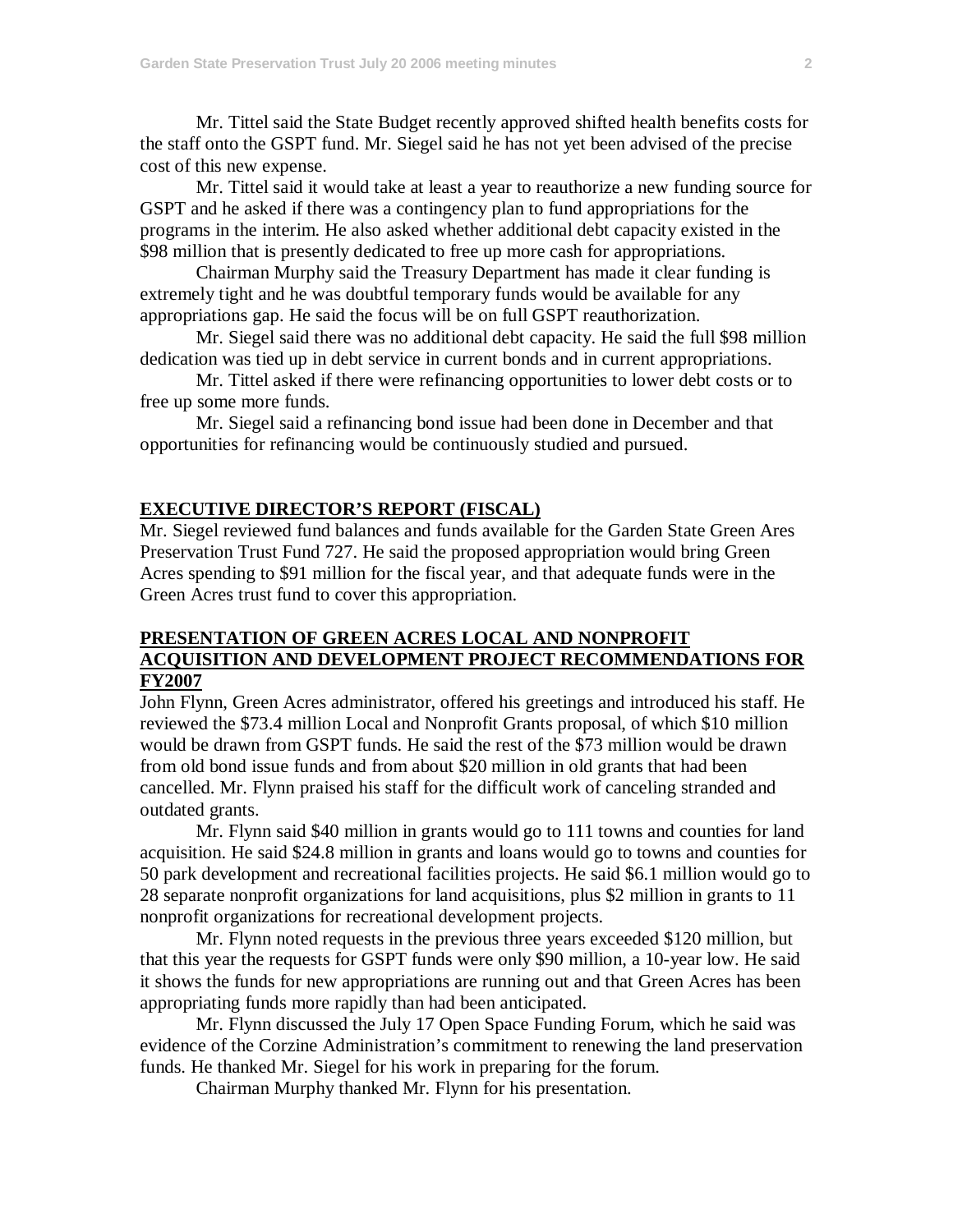# **RESOLUTION # 06-010 APPROVING GREEN ACRES LOCAL ACQUISITION & DEVELOPMENT PROJECT GRANT RECOMMENDATIONS FOR FY2007**

Chairman Murphy asked for motions to approve the Resolution.

Moved by Mr. Wegner Seconded by Ms. Rosenfeld Approved 7-0

## **RESOLUTION # 06-011 APPROVING GREEN ACRES NONPROFIT DEVELOPMENT GRANT RECOMMENDATIONS FOR FY2007**

Mr. Siegel explained the Nonprofit grant recommendations have been divided into three separate resolutions at the request of a Trust member. He said trust staff always complies with any such request from any member.

Chairman Murphy asked for motions to approve the Resolution.

Moved by Mr. O'Connor Seconded by Mr. Wegner Approved 7-0

## **RESOLUTION # 06-012 APPROVING GREEN ACRES NONPROFIT ACQUISITION GRANTS IN COUNTIES OF ATLANTIC, BERGEN, BURLINGTON, CAMDEN, CAPE MAY, ESSEX, GLOUCESTER, HUDSON, MERCER, MIDDLESEX, MONMOUTH, OCEAN, PASSAIC, SALEM, SOMERSET, SUSSEX, UNION AND WARREN; PLUS PROJECTS PROPOSED BY THE MORRIS CANAL GREENWAY, OPEN SPACES OF HARDING TOWNSHIP, LAMINGTON CONSERVANCY, MORRIS LAND CONSERVANCY, NEW JERSEY CONSERVATION FOUNDATION, NEW YORK-NEW JERSEY TRAILS CONFERENCE, PASSAIC RIVER COALITION AND TRUST FOR PUBLIC LAND FOR FY2007**

Mr. Siegel explained the resolution named all of the Nonprofit grant recommendations except those Morris County projects associated with the Schiff Natural Lands Trust. Chairman Murphy asked for motions to approve the Resolution.

Moved by Ms. Swan Seconded by Ms. Craft Approved 7-0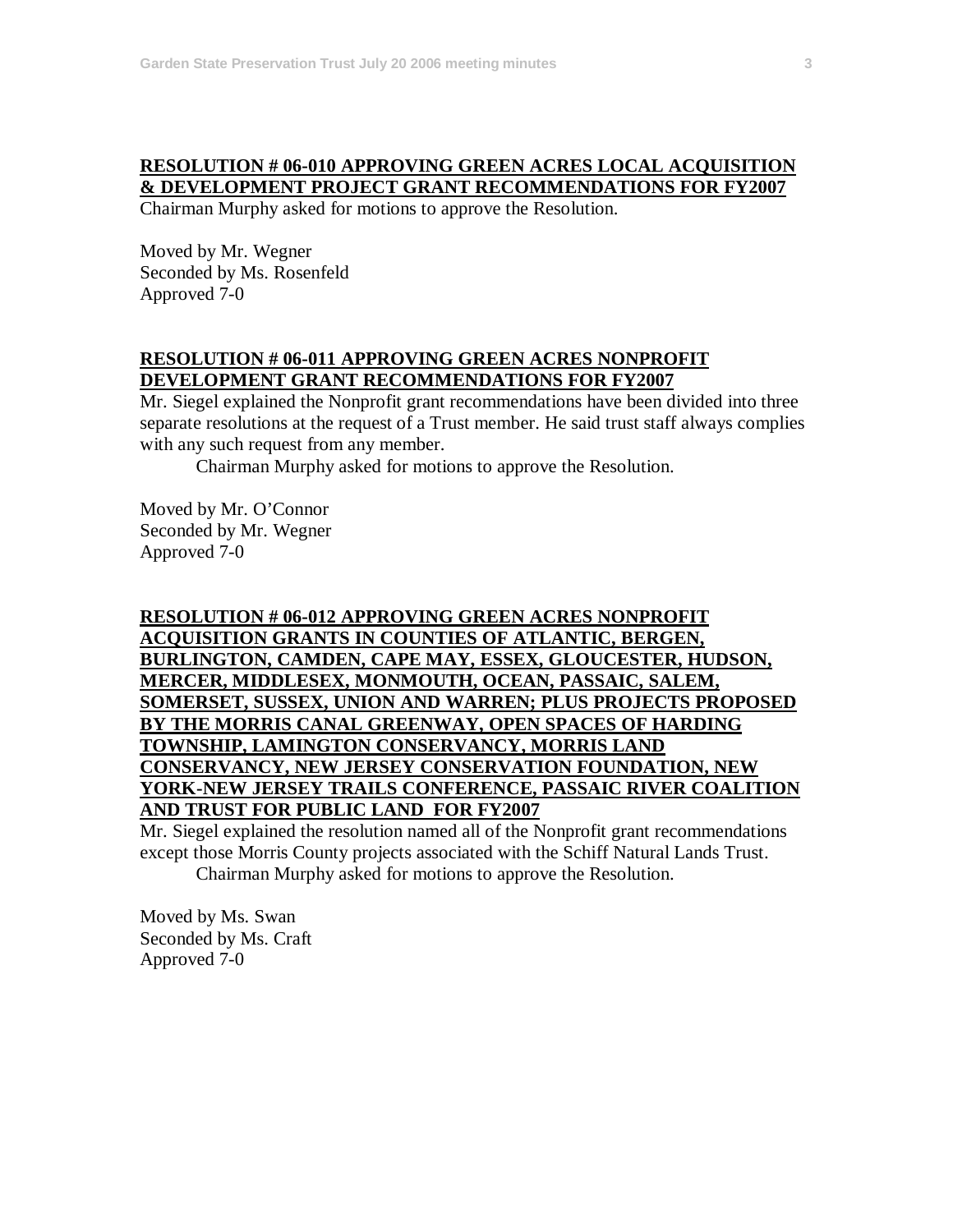## **RESOLUTION # 06-013 APPROVING GREEN ACRES NONPROFIT ACQUISITION GRANT FOR THE SCHIFF NATURAL LANDS TRUST IN MORRIS COUNTY FOR FY2007**

Ms. Rosenfeld announced her intention to recuse herself from the proceedings. Chairman Murphy asked for motions to approve the Resolution.

Moved by Mr. O'Connor Seconded by Chairman Murphy Approved 6-0 Ms. Rosenfeld recused herself because her husband is an officer on the Schiff Natural Lands Trust.

Gary Rice, deputy administrator of Green Acres, publicly thanked Sally Lane and Dave Prentice of the Department of Environmental Protection for their work in preparing the "Press Release" book explaining the local and nonprofit grant projects one by one in detail.

Chairman Murphy expressed the appreciation of the Trust for their effort.

### **EXECUTIVE DIRECTOR'S REPORT (CONTINUED)**

Mr. Siegel reviewed the July 17 Open Space Funding forum at the Rutgers Ecological Complex in Florence coordinated by the Departments of Environmental Protection, Community Affairs and Agriculture, with keynote addresses by the commissioners of all three departments. He said the major nonprofit organizations and GSPT funding partners attended.

Mr. Siegel said six GSPT appropriations bills totaling \$200 million are on the Governor's desk and the Governor's staff has had questions about the bills but is now satisfied with the legislation. He said he expected them to be signed promptly once public ceremonies could be scheduled.

### **STEWARDSHIP FUNDING DRAFT PRESENTATION**

Mr. Siegel made a slideshow presentation of the GSPT Draft Stewardship Program as the culmination of one year of research in advance of the GSPT's Sept. 20 Stewardship conference meeting at the Johnson Education Center in Princeton.

Mr. Siegel explained the stewardship study dated to the discussions in May 2005 on the Green Acres request for \$10 million for capital projects at State parks. This discussion about the appropriation of park development and land acquisition funds for State Park capital projects led to a directive from Trust members for a study of stewardship needs and issues, and a discussion of which of these needs might be addressed by the GSPT as a financing authority.

Mr. Siegel said a stewardship grant component could build broader support for renewal of the GSPT's overall land acquisition program.

Mr. Siegel said his research also showed sharp differences of opinion on the definition of stewardship, what needs to be funded and what ought to be funded by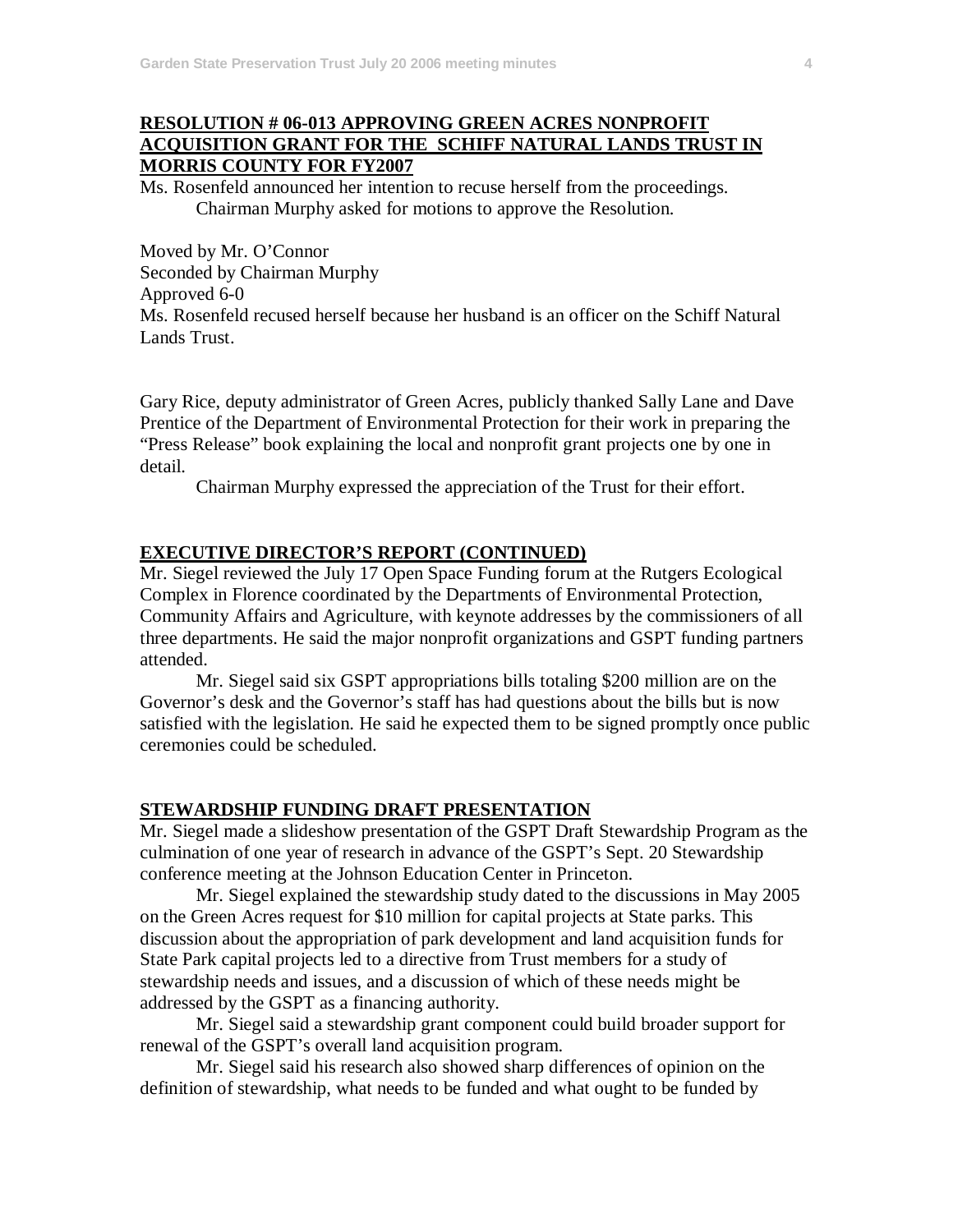GSPT. He said differences in perceptions and in priorities in the land preservation, conservation and agricultural communities explain why stewardship is difficult to define.

Mr. Siegel offered preliminary recommendations on a conditional basis pending the outcome of the Sept. 20 conference meeting and subsequent Trust deliberations. With these conditions established Mr. Siegel recommended:

- 1. A new land acquisition program for forestry easements
- 2. Capital grants for natural lands management
- 3. Capital grants for preserved farmland soil and water facilities
- 4. Capital grants for State Park visitor centers and historic sites.
- 5. Cash funds for annual, non-capital grants for stewardship emergencies and for easement surveillance and monitoring

Mr. Siegel cautioned any of these programs if endorsed by the Trust would reduce the base funds available for land acquisition, which has been the GSPT's core mission.

Mr. Siegel said these recommendations would be presented at the outset of the Sept. 20 conference meeting, after which the Trust would listen to a full program of presentations by GSPT funding partners and others. He said the proceedings would be documented in a written report to the Trust, at which point the Trust would decide which recommendations to endorse. These recommendations would then be compiled into a final report to the Governor and Legislature.

At the suggestion of several Trust members, Mr. Siegel agreed to remove the phrase "recommendations" from his presentation so that people do not assume the Trust has already made up its mind about any proposals prior to the Sept. 20 conference.

Ms. Swan said protection of land with proper stewardship was a crucial element to support land acquisition. She said stewardship protects the GSPT's massive investment.

Chairman Murphy said the Trust's responsibility was to preserve and protect.

Ms. Swan said the encroachments on land in violation of the conservation easements also pose a threat to preserved land.

Ms. Craft asked if Mr. Siegel intended to send these recommendations to the Open Space Forum Working Group convened by DEP Commissioner Lisa Jackson. Mr. Siegel said the GSPT's stewardship research predated the establishment of this Working Group and that he believed the working group may have concluded its work by the time the GSPT's stewardship report is complete.

Ms. Craft asked about the audience for the Sept. 20 conference meeting. Mr. Siegel said it would be the Trust members with all of the nonprofit organizations, GSPT funding partners and the general public.

Ms. Rosenfeld asked if the plan was to address the positive nature of funding stewardship without addressing how stewardship grants might reduce land acquisition funding. Mr. Siegel said he did not expect to hear much about the tradeoff but it would be appropriate to have this discussion. Ms. Rosenfeld said the Sept. 20 conference meeting should address these tradeoffs to make it clear to everyone what is given up if stewardship funding is added to the GSPT program. Chairman Murphy agreed.

Mr. Siegel said most of the groups scheduled to make presentations have a direct interest in land acquisition and should be aware funding for a new stewardship program would come out of funding for existing land acquisition programs.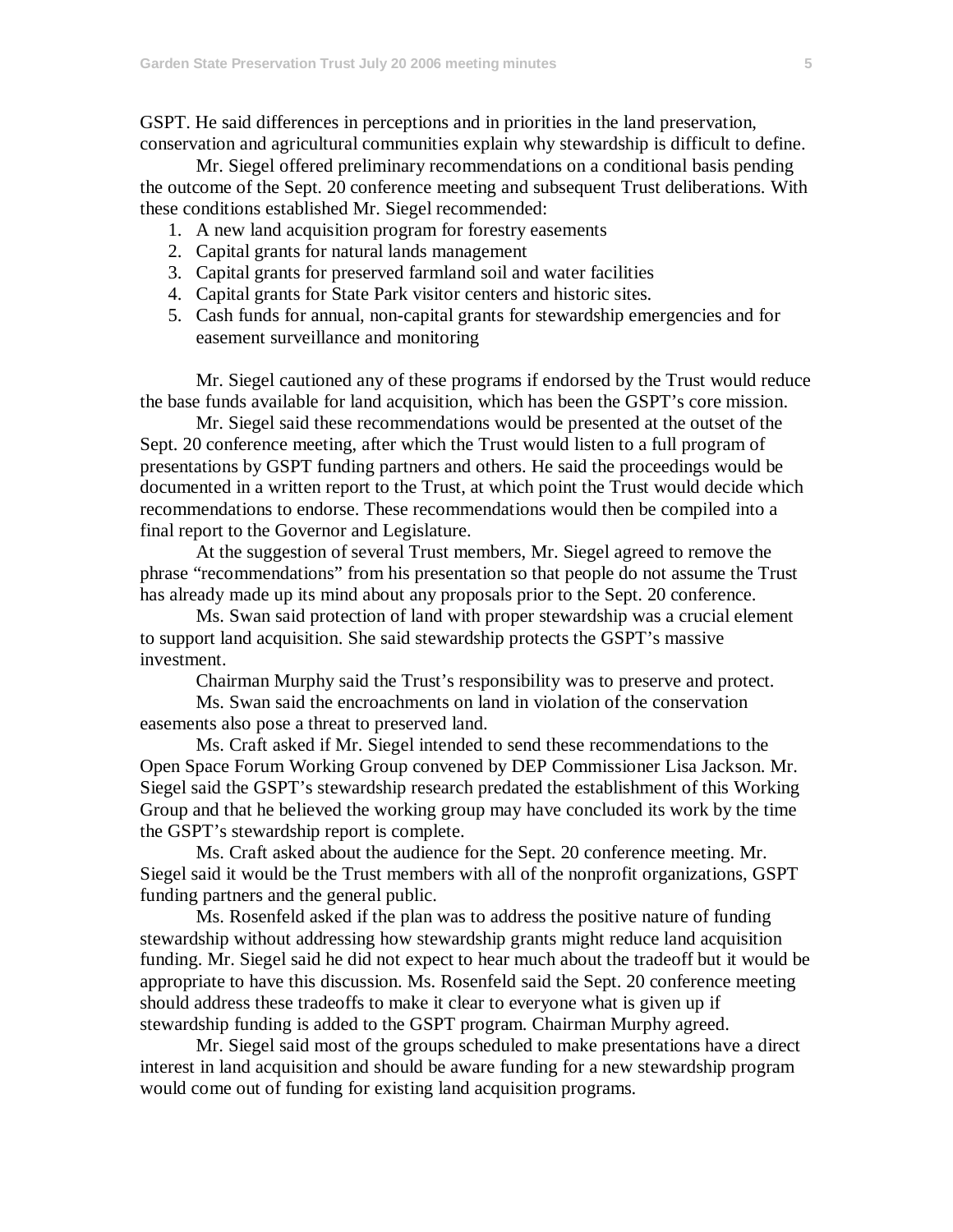Mr. Siegel asked Mr. Catania for his comment on this matter, and Mr. Catania said most organizations are in the position of acquiring land, even if it is in the form of conservation donations.

Mr. Wegner thanked Mr. Siegel for his presentation and thanked all of those who contributed to his research effort. He said the demand for stewardship is a major controversy in the southern New Jersey area because those who attend local meetings in Salem County raise many questions about who will take care of preserved farms and other preserved lands.

Mr. Wegner also said a significant number of forest acres have been preserved through the farmland preservation program. He said these lands raise serious stewardship issues. He questioned whether the forests were being properly managed by landowners who needed to cut timber to make the minimum agricultural revenue required to qualify for the reduced farmland tax assessment.

Mr. Wegner said in his view New Jersey is in a land acquisition phase now and that every available dollar should go into land acquisition because we have "forever" to implement land stewardship. Using the analogy, "If we build it, they will come," Mr. Wegner said we must buy as much property as we can now, and that stewardship can be established later.

Chairman Murphy said the corollary of "Built it and they will come" is, "Preserve it and they will stay away."

## **SUBSTANTIAL APPROVAL OF MEETING MINUTES FOR TRANSMITTAL TO THE GOVERNOR'S OFFICE.**

Mr. Siegel reviewed the actions taken during the meeting and requested "substantial approval" of the minutes of these actions as he had reviewed them. He reviewed the new procedures for immediate, substantial approval of minutes so the resolutions can proceed to the Governor's office for review in a timely manner.

Chairman Murphy asked for a motion for substantial approval of the July 20 meeting minutes.

Moved by Chairman Murphy Seconded by Ms. Rosenfeld Approved 7-0.

#### **TRUST MEMBER COMMENTS**

Chairman Murphy asked if there were additional comments by Trust members.

Ms. Craft asked if there was an update on the Installment Purchase Agreements project, as listed on the meeting agenda.

Mr. O'Connell said he and Mr. Siegel planned to meet with the Environmental Infrastrure Trust staff.